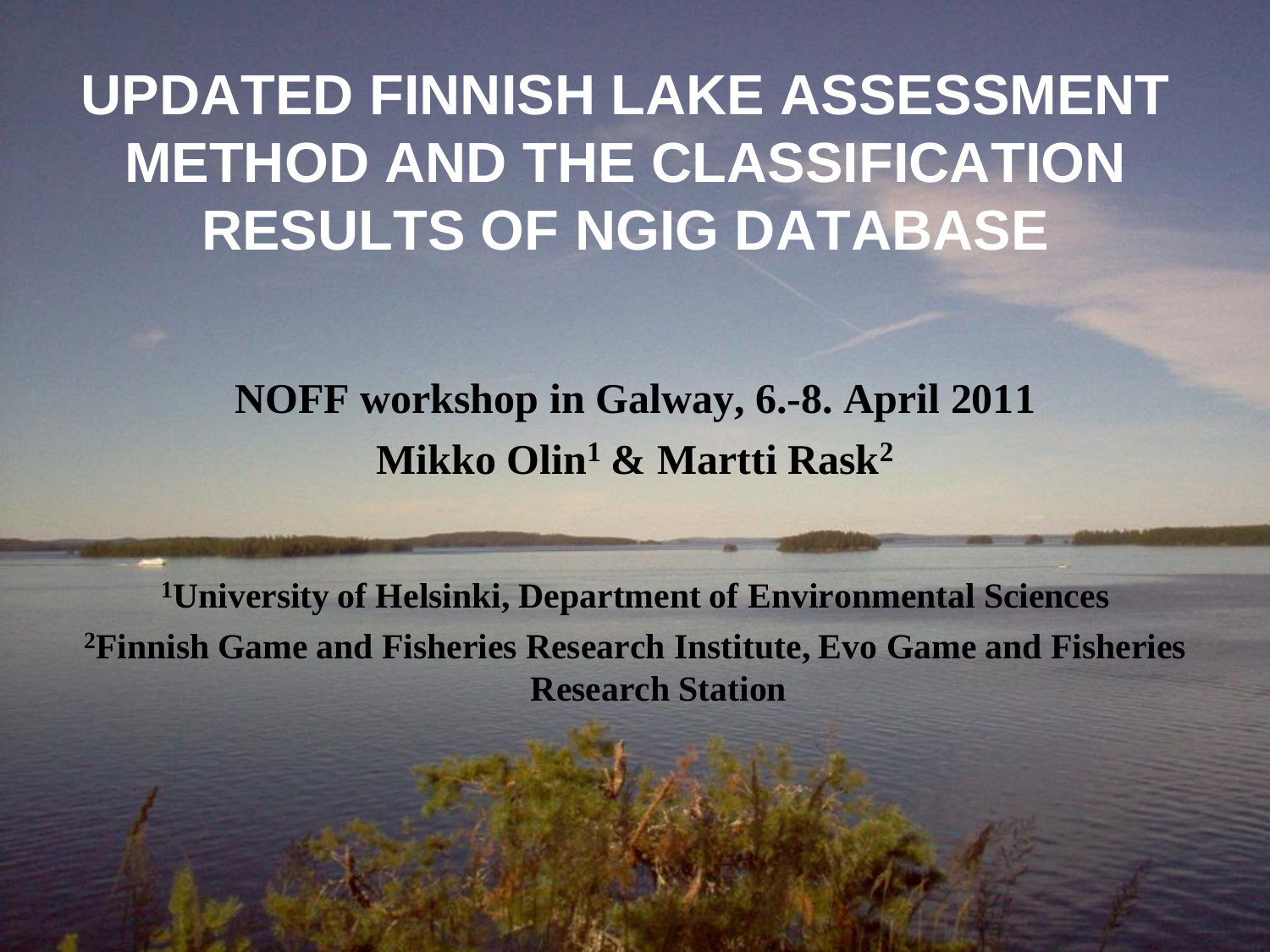# Finnish fish-based assessment method, EQR4

**… is based on lake types and reference lakes … is average of four variables (BPUE, NPUE, Cyprinid% and indicator species) … has reference values and class boundaries calculated from type-specific reference lakes (except indicator species) …has data from standard gillnetting … is targeted at eutrophication pressure**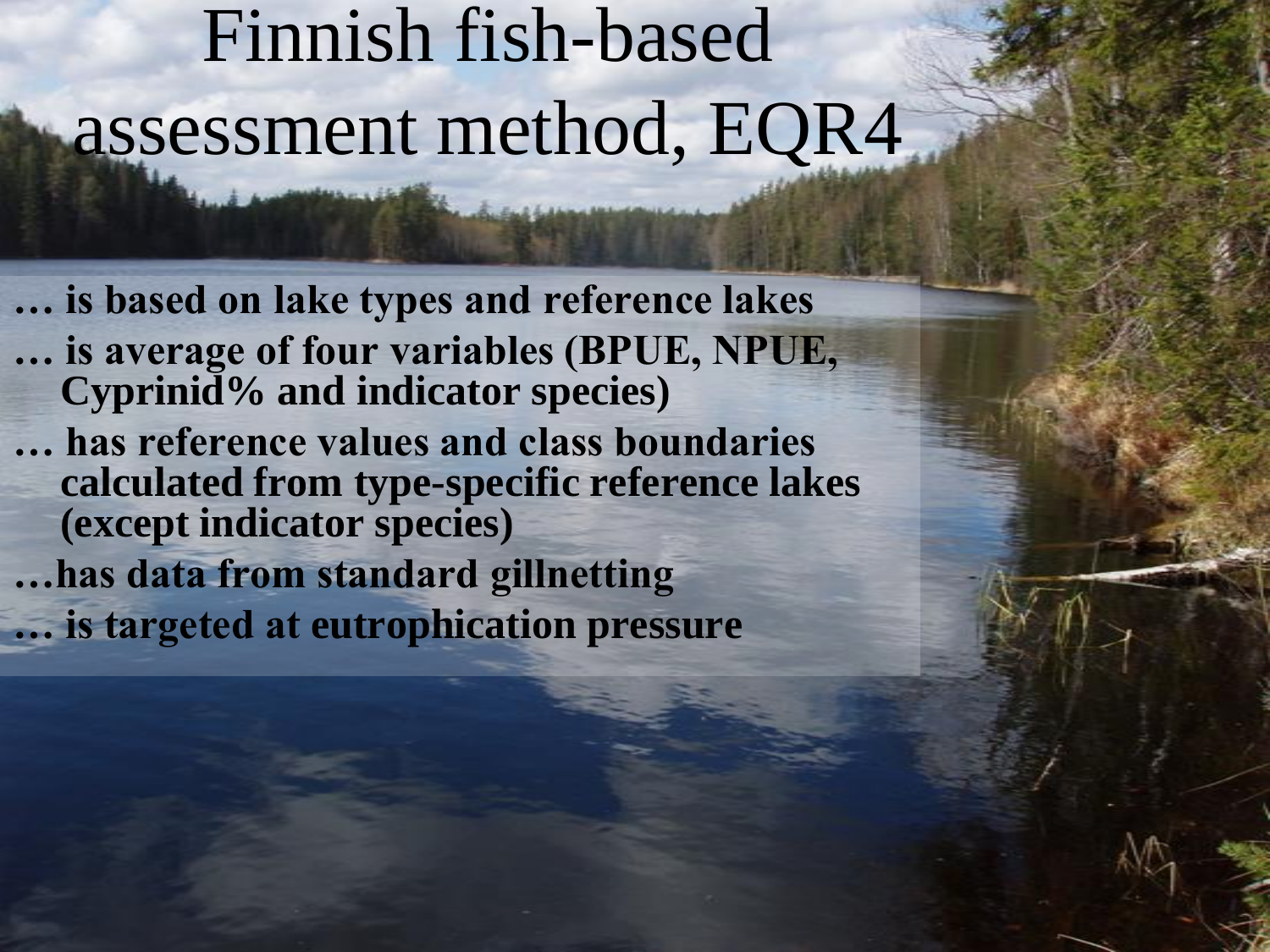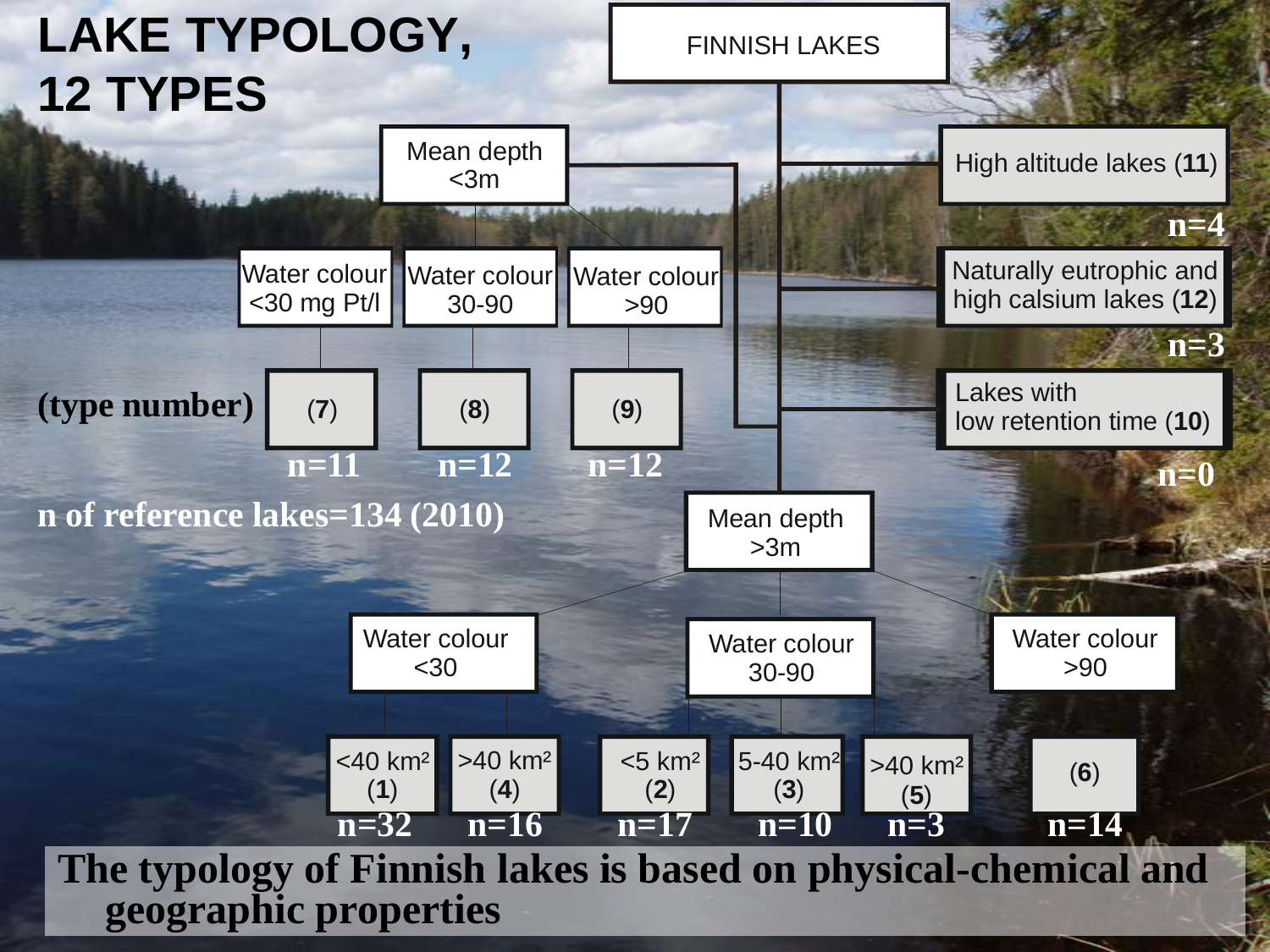#### **CYPRINIDS %, type-spesific RVs and boundaries**

| TYPE 6: HIGHLY HUMIC REFERENCE LAKES (n=14)      |                              |                            |                           |                    |                   |                                       | <b>Class boundaries</b> |                     |       |       |
|--------------------------------------------------|------------------------------|----------------------------|---------------------------|--------------------|-------------------|---------------------------------------|-------------------------|---------------------|-------|-------|
| Reference lakes                                  | <b>Cyprinids</b><br>(biom.%) | Ref. value<br>(median)     | <b>EQR</b><br>(ref./obs.) | 25th<br>percentile | ref./max.<br>obs. |                                       | H/G                     | G/M                 | M/P   | P/B   |
| Ekojärvi<br>Haarajärvi                           | 53.028<br>48.971             | 33.795<br>33.795           | 0.637<br>0.690            | 0.704              | 0.415             |                                       | 0.704                   | 0.632               | 0.559 | 0.487 |
| Harkkojärvi<br>Iso Hanhijärvi                    | 35.555<br>21.469             | 33.795<br>33.795           | 0.950<br>1.574            |                    |                   | Given as biom.%:                      | 48.0                    | 53.5                | 60.4  | 69.3  |
| <b>Iso Ruuhijärvi</b><br>Itäjärvi                | 57.808<br>17.168             | 33.795<br>33.795           | 0.585<br>1.968            |                    |                   | Normalising EQR into scale 0-1.0 :    |                         |                     |       |       |
| Lapinjärvi                                       | 12.034                       | 33.795                     | 2.808                     |                    |                   | EQR <sub>normalised</sub> =           |                         | 2.776 * EQR - 1.153 |       |       |
| Majalampi<br>Niettaanselkä                       | 38.072<br>26.328<br>65.251   | 33.795<br>33.795<br>33.795 | 0.888<br>1.284<br>0.518   |                    |                   | 1,00<br>$y = 2.776x$<br>0,80<br>1.153 |                         |                     |       |       |
| Pakkaselanjärvi<br>Pitkäniemenjärvi<br>Savijärvi | 17.498<br>32.034             | 33.795<br>33.795           | 1.931<br>1.055            |                    |                   | 0,60<br>0,40<br>0,20                  |                         |                     |       |       |
| <b>Ahtärinjärvi</b><br>Älänne                    | 45.426<br>22.709             | 33.795<br>33.795           | 0.744<br>1.488            |                    |                   | 0,00<br>0,00<br>0,20                  | 0,40                    | 0,60<br>0,80        | 1,00  |       |
|                                                  |                              |                            |                           |                    |                   |                                       |                         |                     |       |       |

- similarly: BPUE and NPUE (2-tailed: EQR=ref./obs. or obs./ref.)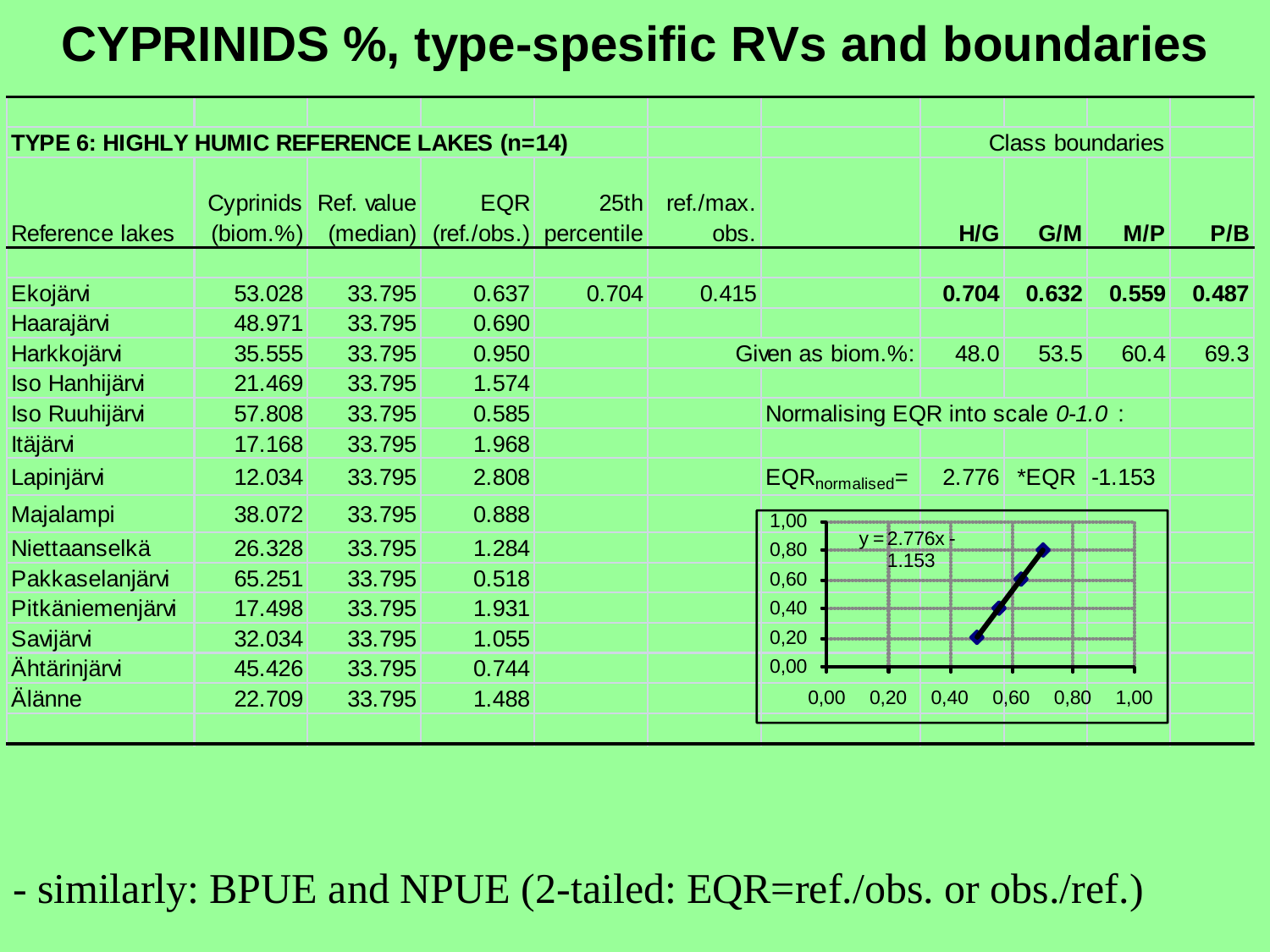#### **INDICATOR SPECIES, expert judgement**

| <b>EQR</b> | Criteria, >200 ha lakes                                                                                                                                  | Criteria, <200 ha lakes                                                              |
|------------|----------------------------------------------------------------------------------------------------------------------------------------------------------|--------------------------------------------------------------------------------------|
| 0.8        | Natural population: S. alpinus, C. lavaretus,<br>P. phoxinus, B. barbatula, T. quadricornis<br>>1 species -> 0.05 extra points for each                  | As in $>200$ ha lakes                                                                |
| 0.6        | Natural population: L. lota, S. trutta, C.<br>albula, T. thymallus, C. gobio, C.<br>poecilopus, P. pungitius<br>>1 species -> 0.05 extra points for each | Normal population structure of<br>P. fluviatilis, E. lucius and/or R. rutilus        |
| 0.4        | Normal population structure of P. fluviatilis,<br>E. lucius and/or R. rutilus                                                                            | Abnormal population structure of<br>P. fluviatilis, E. lucius and/or R. rutilus      |
| 0.1        | Abnormal population structure of P.<br>fluviatilis, E. lucius and/or R. rutilus                                                                          | Very abnormal population structure of<br>P. fluviatilis, E. lucius and/or R. rutilus |

- documented extinction of indicator species reduce EQR.

- stocking does not increase EQR



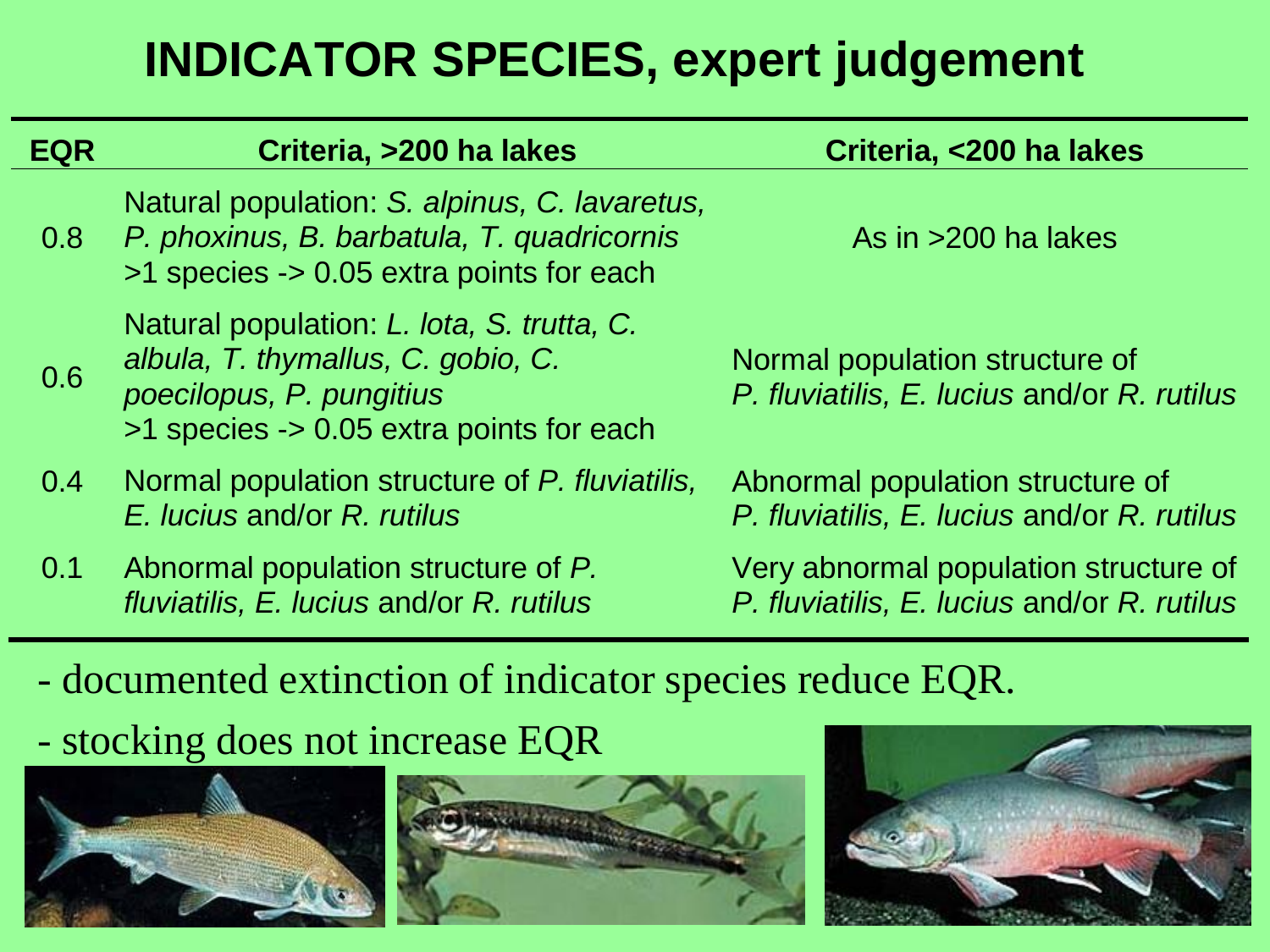### *The updating of Finnish assessment method*

- Updating before intercalibration, autumn 2010
- More reference data 97->127 (11-32 / type, types 1-9)
- Tighter reference criteria (some earlier R-lakes were excluded: <10 ha, prev. acid., uncertain)
- Lake type nat. eutr.  $\sim$  G/M -boundary according to phosphorus classification (benchmarking)
- Only cyprinid species that benefit from eutrophication were included in Cyprinid%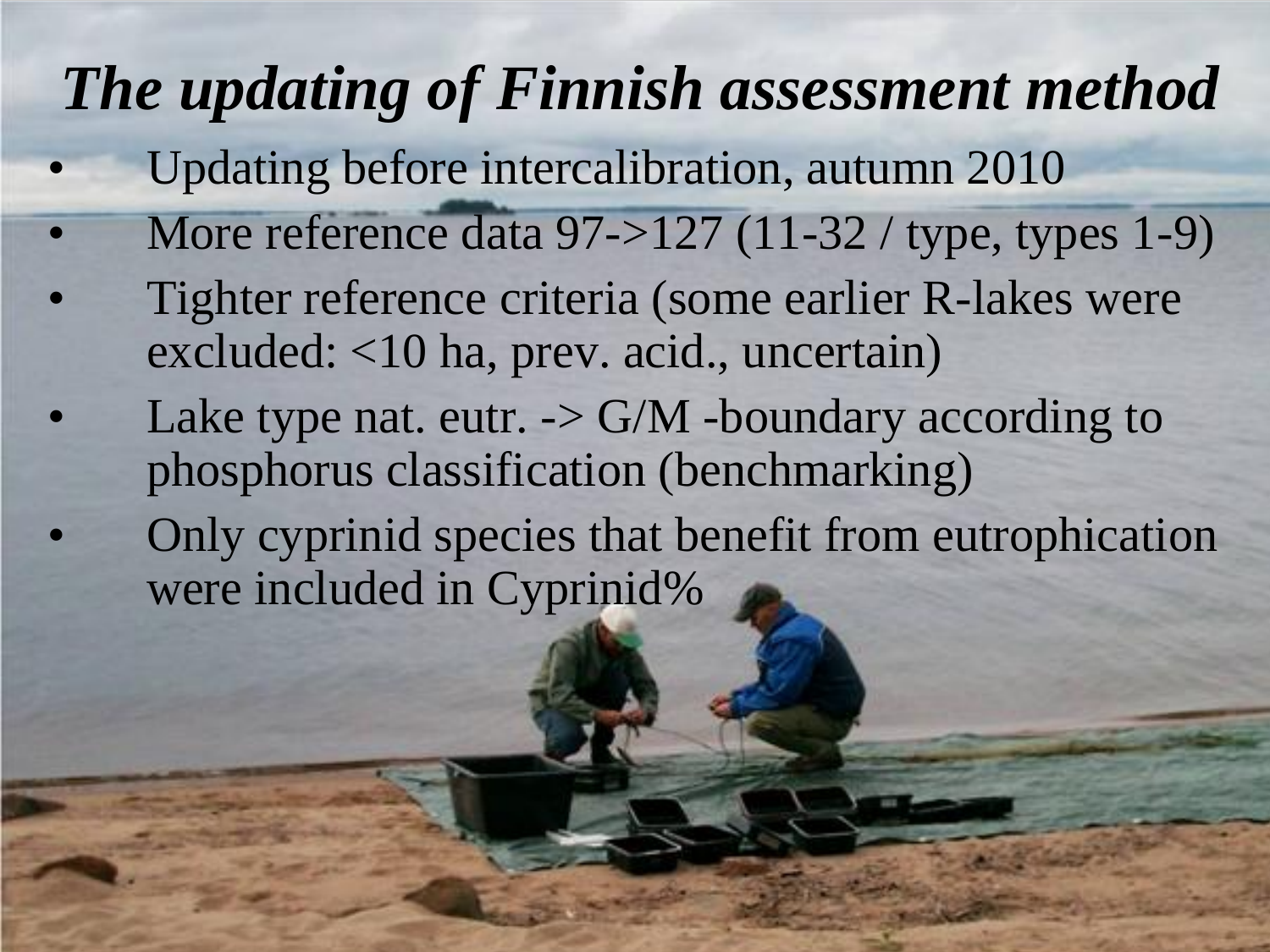### *The updating of Finnish assessment method*



New G/M class boundary (for high catches) is tighter: BPUE: 13.9% (-4 - 27%) NPUE: 18.2% (-8 - 34%) Cyprinids: 15.4% (0 - 39%)

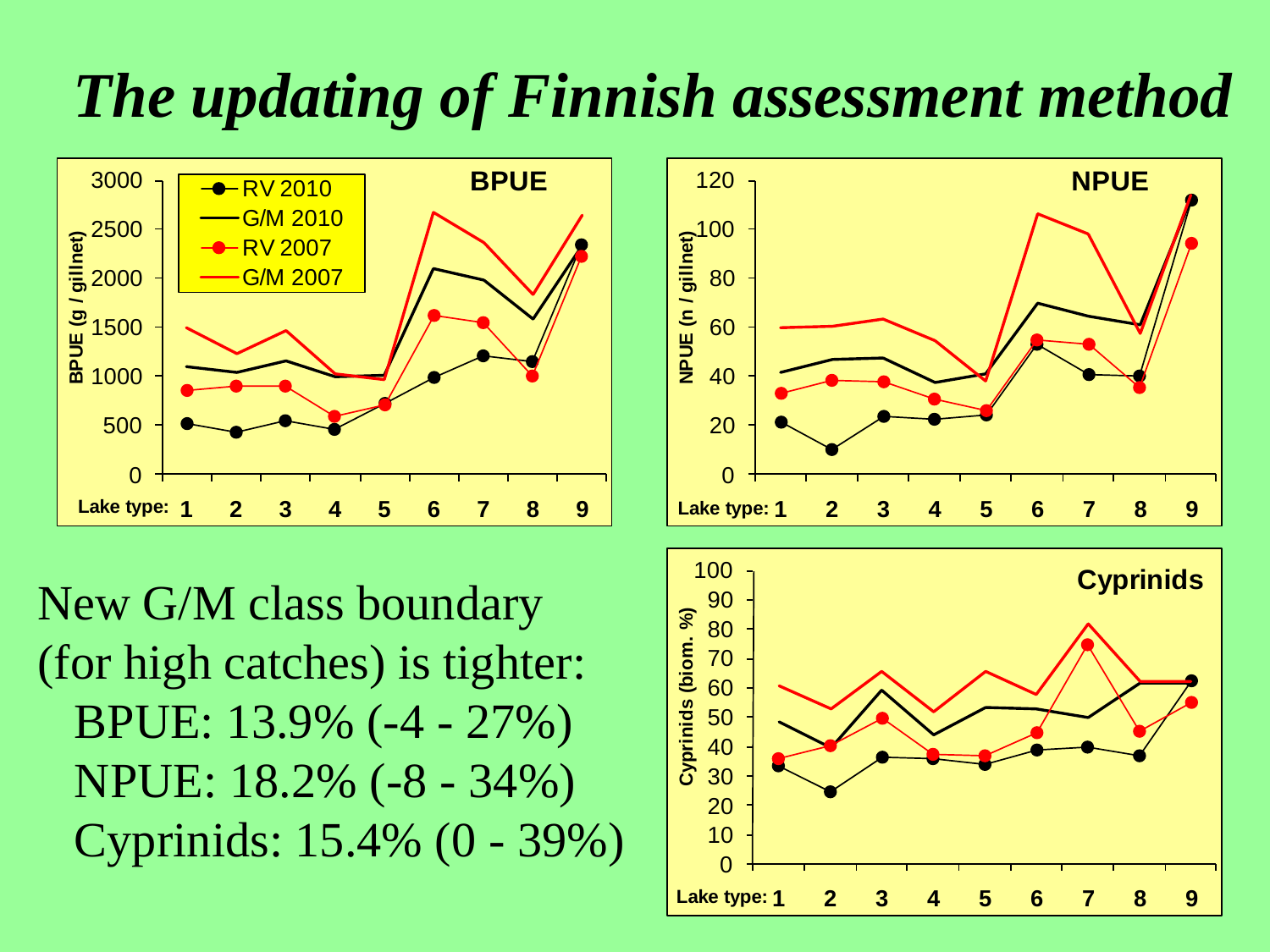## *Classification by updated Finnish assessment method (NGIG database)*

- 1508 out of 2476 cases (lake campaigns) were classified
- 968 non-classified cases were Swedish lakes without water colour information
- 221 cases were typified as high altitude lakes. The type has no class boundaries -> were classified according to nearest lake type (unreliable results)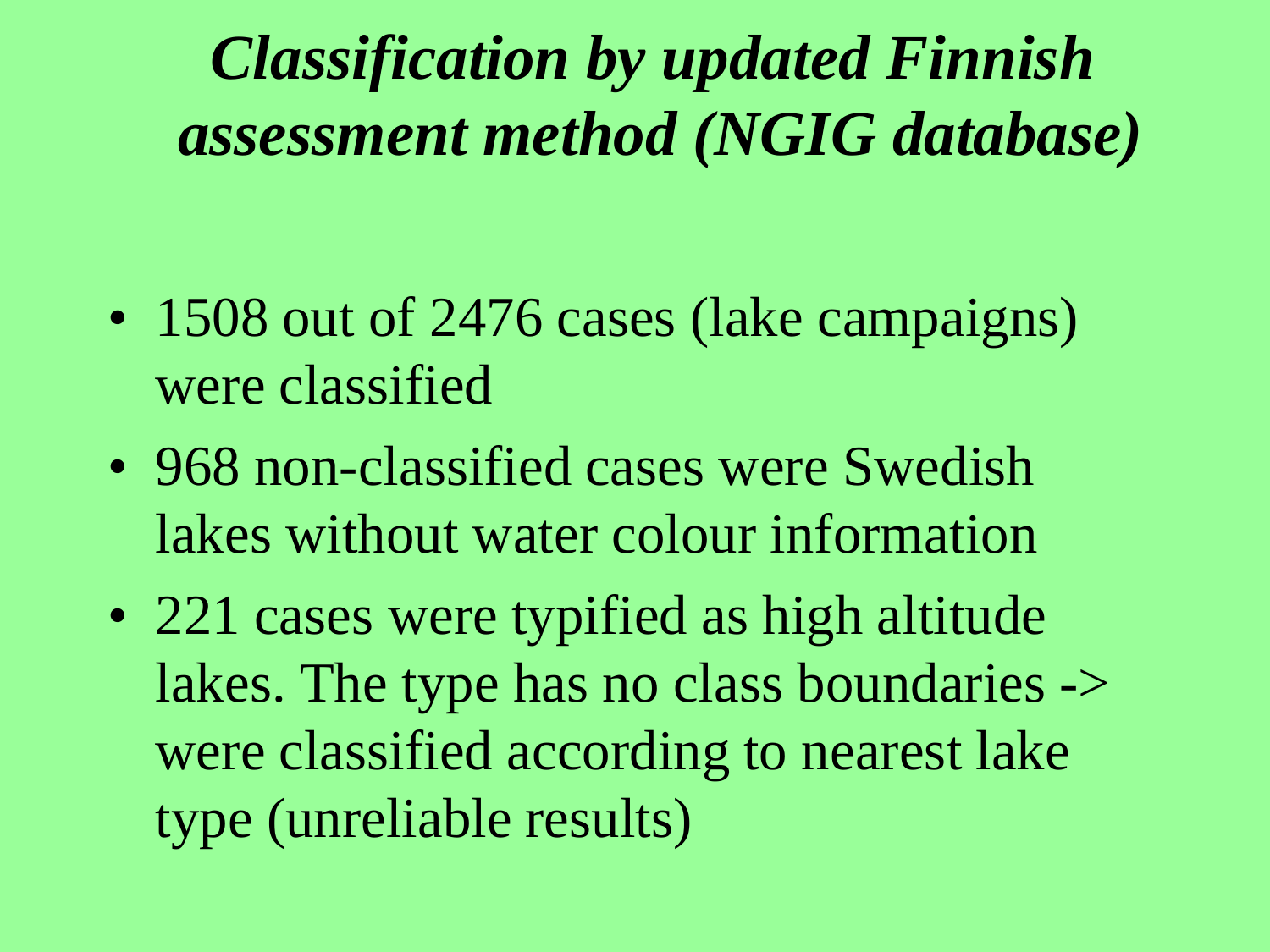### *Classification by updated and "old" Finnish assessment methods*



#### Updated classification result is slightly tighter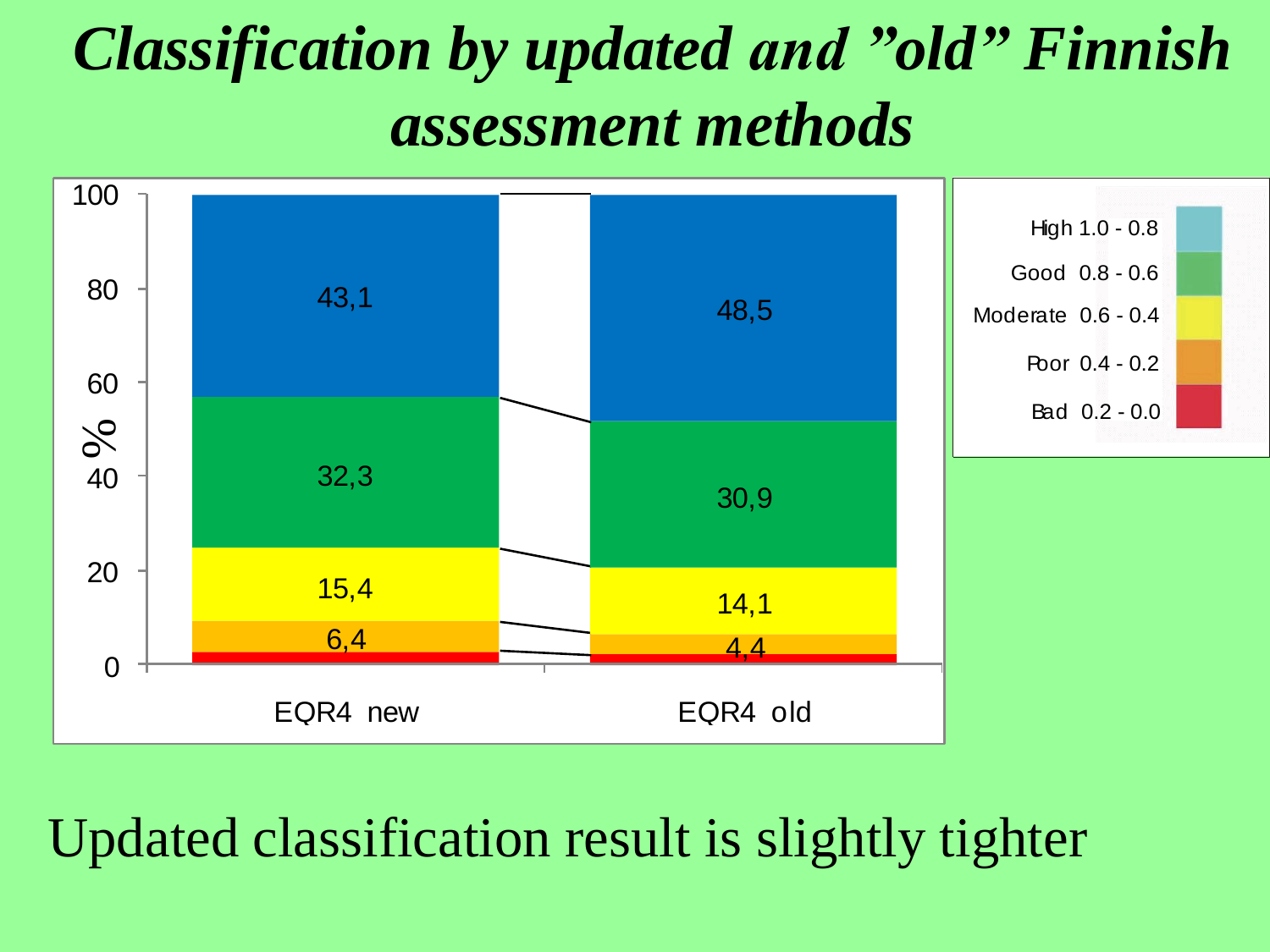#### *Classification by updated Finnish assessment method, R and I lakes*



 $10\%$  of R cases and  $>30\%$  of I cases in  $\le$ G class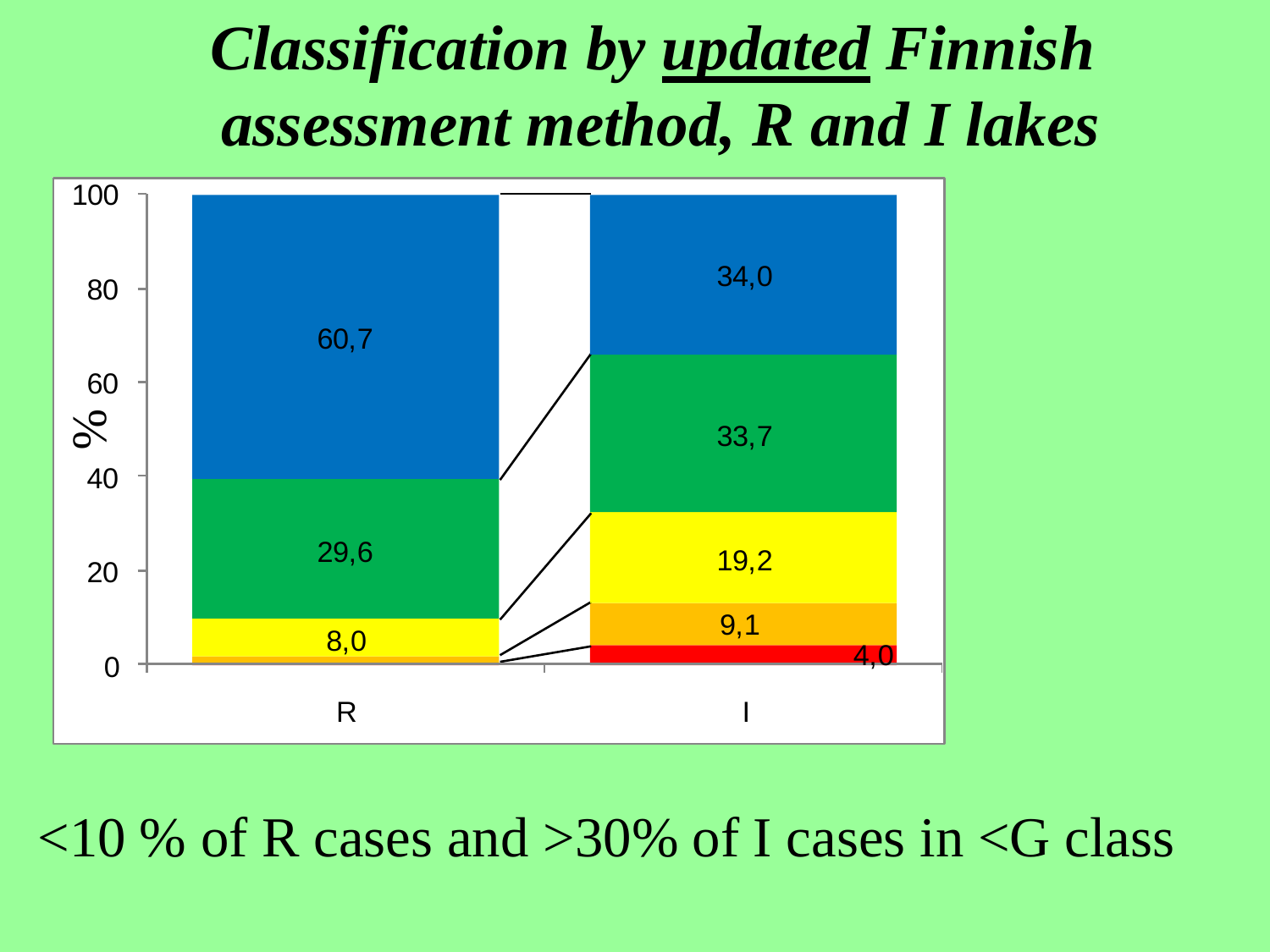## *Classification by updated Finnish assessment method, R and I lakes of MSs*



- I lakes had lowest classification in Finland
- Highest classification of R lakes in Ireland
-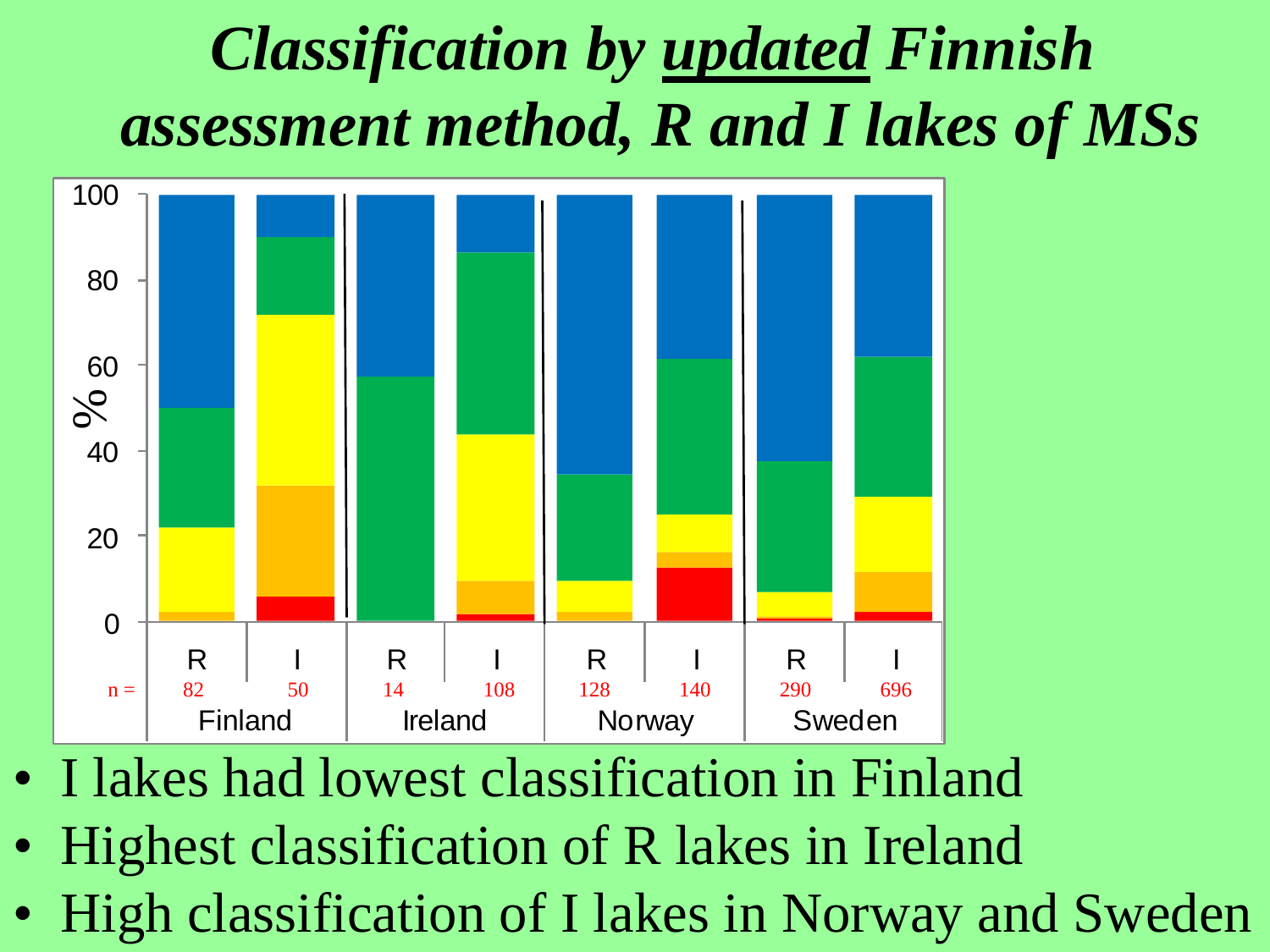#### *Pressure-impact (TP) in Finnish method*

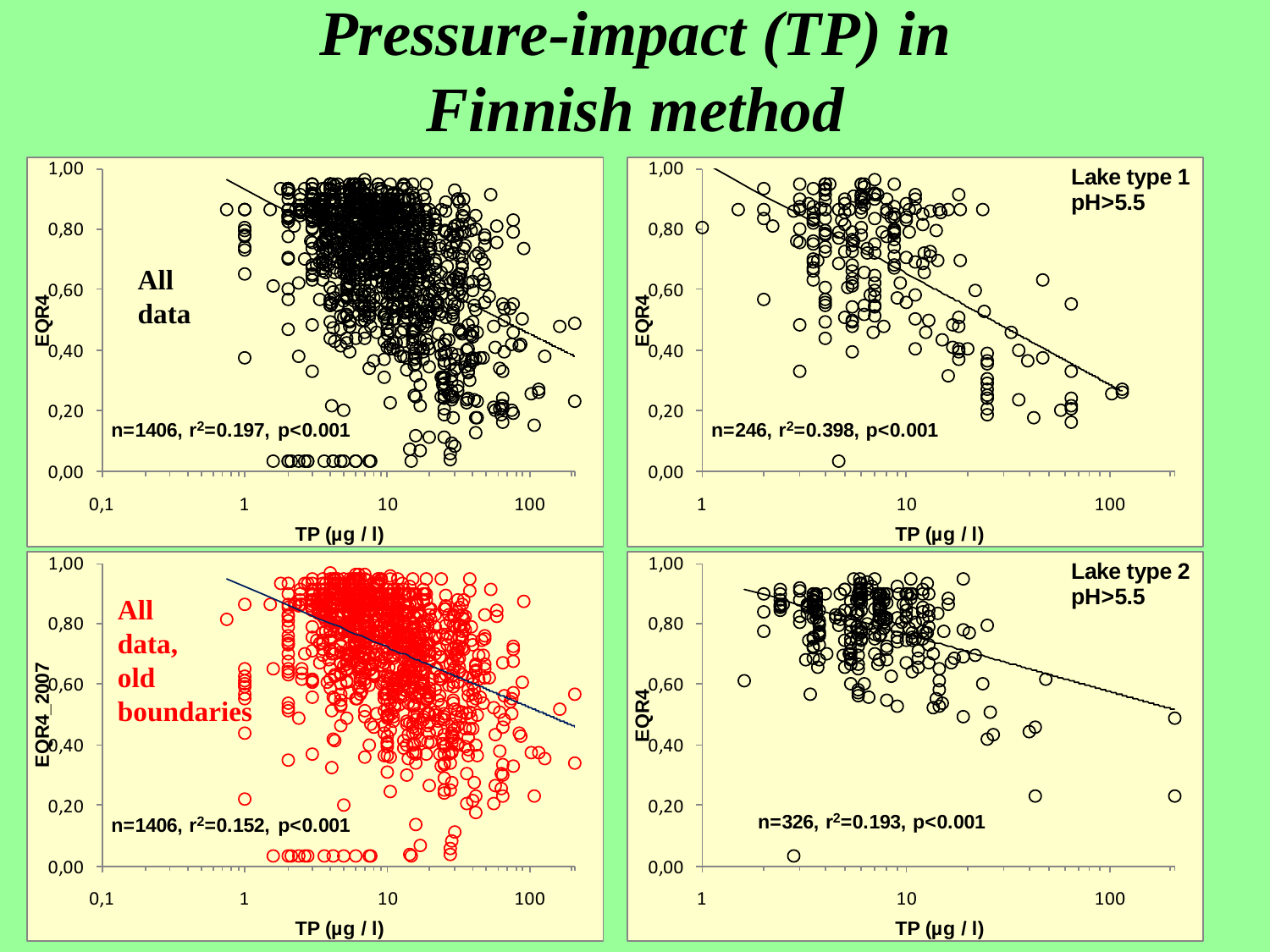#### *Pressure-impact (% agriculture) in Finnish method*